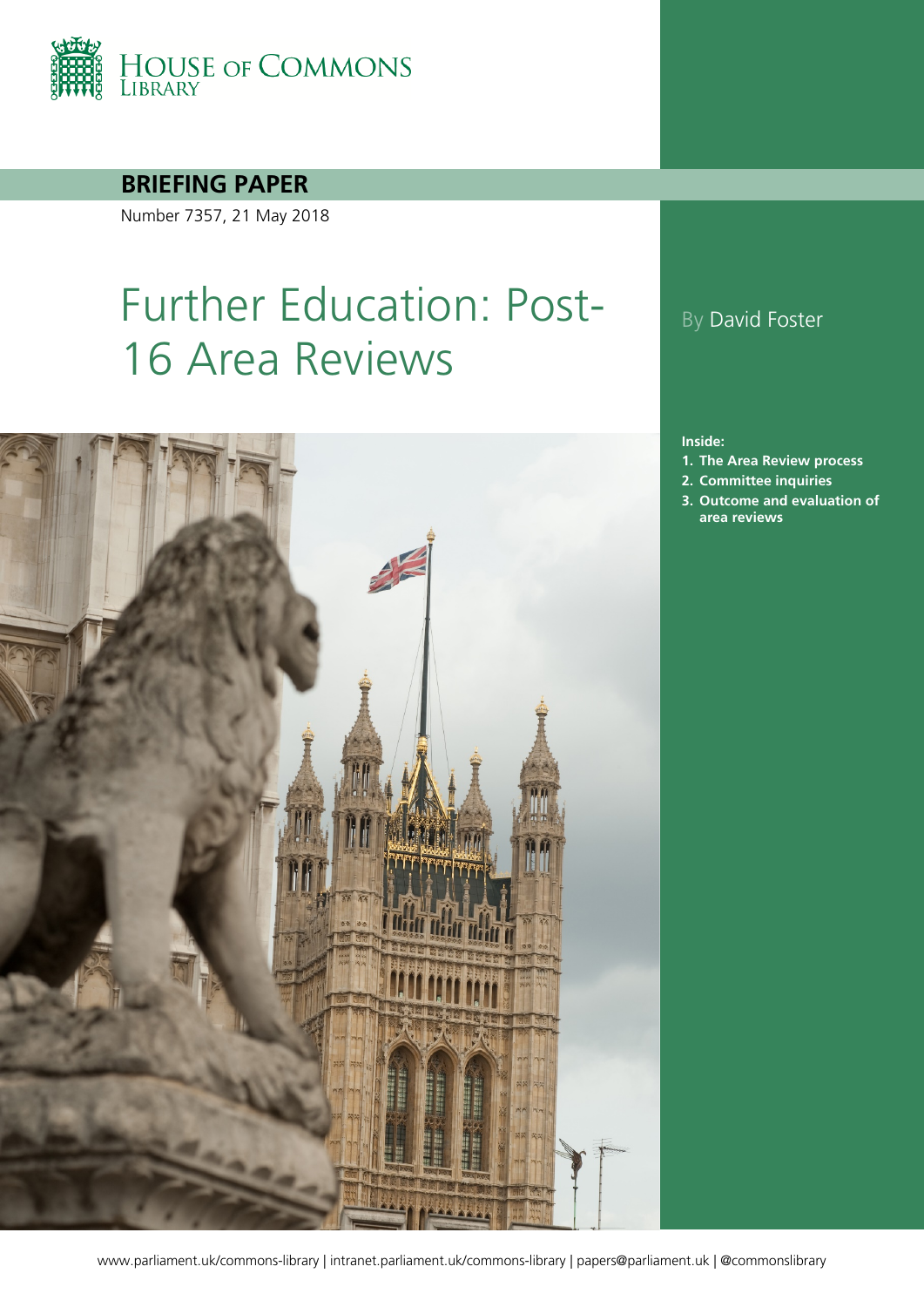# **Contents**

|     | <b>Summary</b>                                | 3  |
|-----|-----------------------------------------------|----|
| 1.  | The Area Review process                       | 4  |
| 1.1 | Rationale and purpose                         | 4  |
| 1.2 | Process                                       | 5  |
|     | Areas                                         | 5  |
|     | Institutions                                  | 5  |
| 1.3 | Process                                       | 7  |
|     | Local steering group                          |    |
|     | Options analysis                              | 7  |
|     | Recommendations                               | 8  |
| 1.4 | Implementation                                | 8  |
| 1.5 | Funding and cost                              | 8  |
|     | The restructuring facility                    | 8  |
|     | Transition grants                             | 9  |
|     | Cost of reviews                               | 10 |
| 2.  | <b>Committee inquiries</b>                    | 11 |
| 2.1 | Public Accounts Committee report              | 11 |
| 2.2 | Education Committee inquiry                   | 12 |
| 3.  | <b>Outcome and evaluation of area reviews</b> | 13 |
| 3.1 | Recommendations and outcomes                  | 13 |
| 3.2 | DfE evaluation of area review process         | 14 |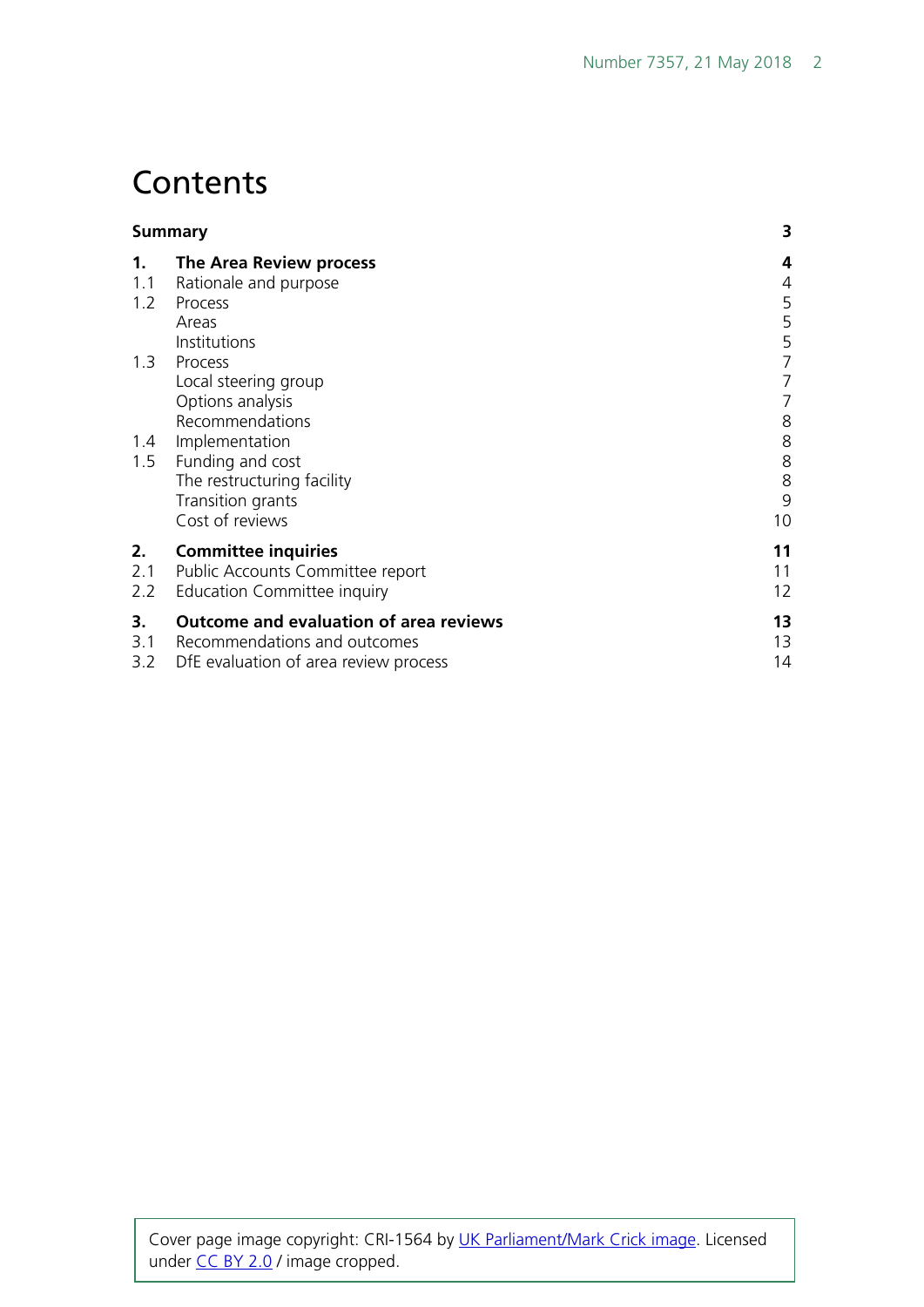# <span id="page-2-0"></span>Summary

In July 2015, the then Skills Minister, Nick Boles, announced plans for "a restructuring of the post-16 education and training sector, through a series of area based reviews of provision." The 37 post-16 area reviews were carried out over a two year period beginning in September 2015.

The reviews were intended to enable a transition towards fewer, larger, more resilient and efficient providers, which are more specialised and collaborate more effectively. They focused on further education (FE) colleges and sixth form colleges, but the Government stated that the quality and availability of all post-16 education and training provision in an area would be taken into account. Concerns were raised about whether the reviews could provide a sufficiently comprehensive look at provision in an area without focusing on all post-16 providers, including school sixth forms.

Each review was led and overseen by a 'local steering group' consisting of chairs of governors, Local Enterprise Partnerships (LEPs), local authorities, FE and Sixth-Form College Commissioners and Regional School Commissioners. Reviews started by assessing the educational and economic needs of the area before evaluating institutional options to meet that need. The options could include, among other things, greater specialisation, mergers or closures of institutions. Institutions were responsible for deciding whether to accept any recommendations arising from a review, but the Government expected them to take action in light of a review's findings.

While colleges, local authorities and LEPs were responsible in the first instance for funding any changes resulting from the reviews, the Government made some funding available in the form of transition grants and via a restructuring facility. The administrative process of the reviews themselves was funded by the Government.

Following some delays, the last of the area review reports were published in August 2017. The reports for each of the 37 reviews are available at: [Further education area reviews:](https://www.gov.uk/government/collections/post-16-education-and-training-area-reviews)  [policy and reports.](https://www.gov.uk/government/collections/post-16-education-and-training-area-reviews) It has been suggested that the number of college mergers arising from the reviews is fewer than the 50-80 expected. In January 2017, the then Minister was reported as saying that over half of the 93 sixth form colleges had expressed an interest in converting to academy status; 20 had done so by April 2018.

The Chief Executive of the Association of Colleges has stated that the experience of colleges participating in the reviews was varied. In most cases, he said they served as a "useful prompt" for colleges to think about their strategy and relationship to other colleges, and in some places they were a "stimulus for working collaboratively after many years of being urged to compete". There was also "no doubt", he said, that the reviews triggered some mergers "which will lead to the rationalisation needed for longer term financial stability."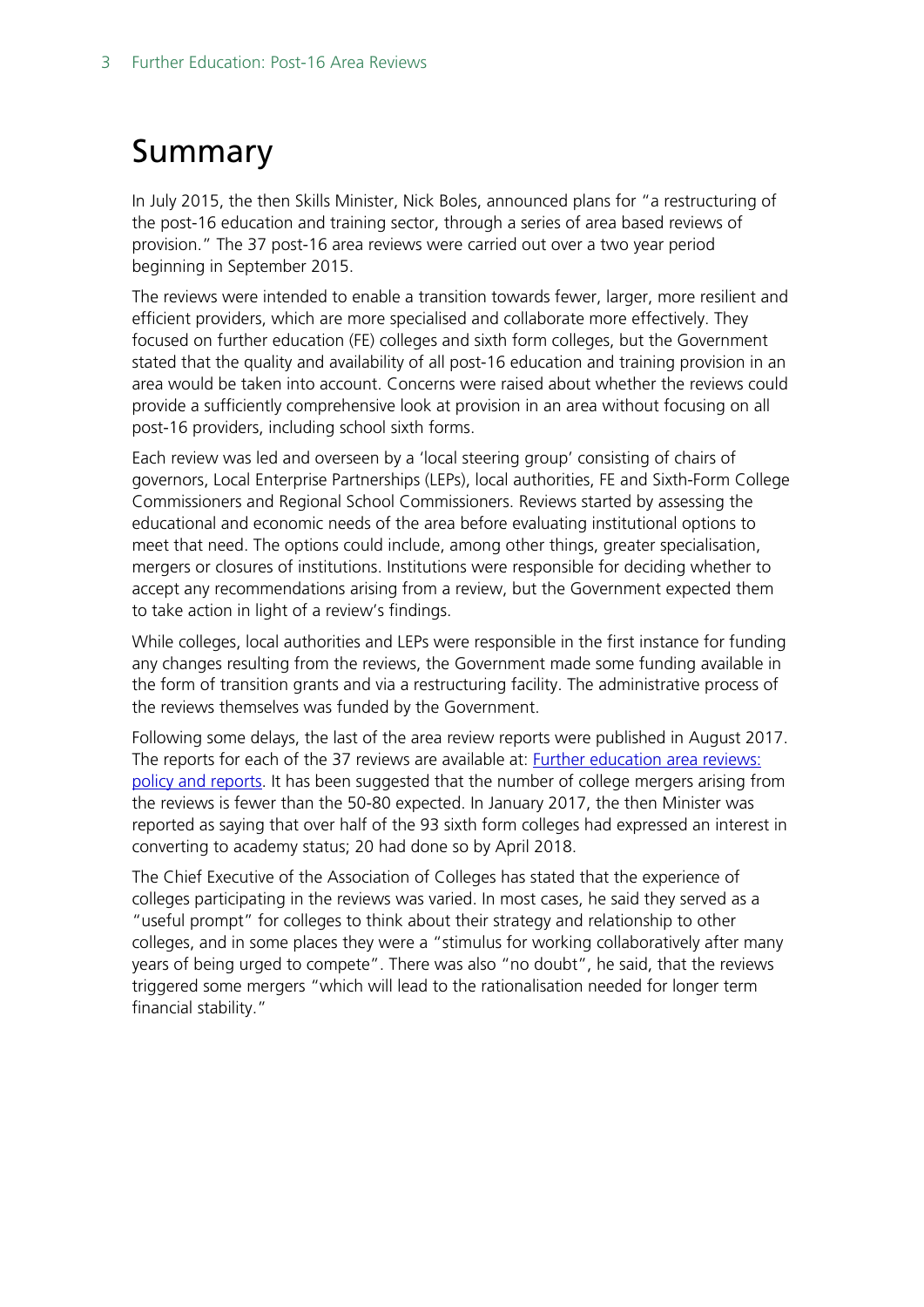# <span id="page-3-0"></span>1. The Area Review process

In July 2015, the then Skills Minister, Nick Boles, announced plans for "a restructuring of the post-16 education and training sector, through a series of area based reviews of provision."<sup>[1](#page-3-2)</sup> The 37 reviews were carried out in five waves, with the first review beginning in September 2015 and the report of the final review published in August 2017:

- **Wave 1 (stated in September 2015)**: Birmingham and Solihull; Greater Manchester; Sheffield city region; Tees Valley; Sussex; Solent; West Yorkshire.
- **Wave 2 (started in January 2016)**: The Marches and Worcestershire; Thames Valley; West of England; Cheshire and Warrington; Stoke-on-Trent and Staffordshire; Surrey; London (west); London (central).
- **Wave 3 (started in April 2016)**: Cumbria; Liverpool city region; London (south); Black Country; Coventry and Warwickshire; London (east); North and Mid-Hampshire.
- **Wave 4 (started in September 2016)**: Leicester and Leicestershire; Gloucestershire, Swindon and Wiltshire; North East; Dorset; Greater Lincolnshire; Lancashire; York, North Yorkshire, East Riding and Hull.
- **Wave 5 (started in November 2016)**: Essex; Derby, Derbyshire, Nottingham and Nottinghamshire; Somerset, Devon, Cornwall and Isles of Scilly; Hertfordshire; South East Midlands; Greater Cambridgeshire and Greater Peterborough; Norfolk and Suffolk; Kent.

#### **Box 1: Pilot review**

In January 2015 five colleges in Norfolk and Suffolk agreed to engage in a pilot area review facilitated by the FE and Sixth-Form College Commissioners. Following the review, three institutions are said to be considering a merger within a group structure, while two others considered options for formal collaboration.[2](#page-3-3) Further information is available in the summary report: *[Review of post-16 provision in](https://www.gov.uk/government/uploads/system/uploads/attachment_data/file/452930/North_East_Norfolk_and_North_Suffolk_-_Sixth_Form_College_Commissioner_s....pdf)  [North East Norfolk and North Suffolk.](https://www.gov.uk/government/uploads/system/uploads/attachment_data/file/452930/North_East_Norfolk_and_North_Suffolk_-_Sixth_Form_College_Commissioner_s....pdf)*

# <span id="page-3-1"></span>1.1 Rationale and purpose

The reviews were intended to enable a transition towards fewer, larger institutions, with more specialisation and greater collaboration across institutions types.<sup>[3](#page-3-4)</sup> Government guidance stated that each review should deliver:

- Institutions which are financially viable, sustainable, resilient and efficient, and deliver maximum value for public investment…
- An offer that meets each area's educational and economic needs…

<span id="page-3-2"></span> <sup>1</sup> [HCWS152, 20 July 2015.](http://www.parliament.uk/written-questions-answers-statements/written-statement/Commons/2015-07-20/HCWS152)

<span id="page-3-3"></span><sup>2</sup> HM Government, *[Reviewing post-16 Education and Training Institutions,](https://www.gov.uk/government/uploads/system/uploads/attachment_data/file/446516/BIS-15-433-reviewing-post-16-education-policy.pdf)* 20 July 2015, p6. See also, ["Five colleges announce 'collaboration' plans after pioneering](http://feweek.co.uk/2015/07/21/five-colleges-announce-collaboration-plans-after-pioneering-area-review/)  [area review"](http://feweek.co.uk/2015/07/21/five-colleges-announce-collaboration-plans-after-pioneering-area-review/), *FE Week,* 21 July 2015.

<span id="page-3-4"></span><sup>3</sup> [HCWS152, 20 July 2015.](http://www.parliament.uk/written-questions-answers-statements/written-statement/Commons/2015-07-20/HCWS152)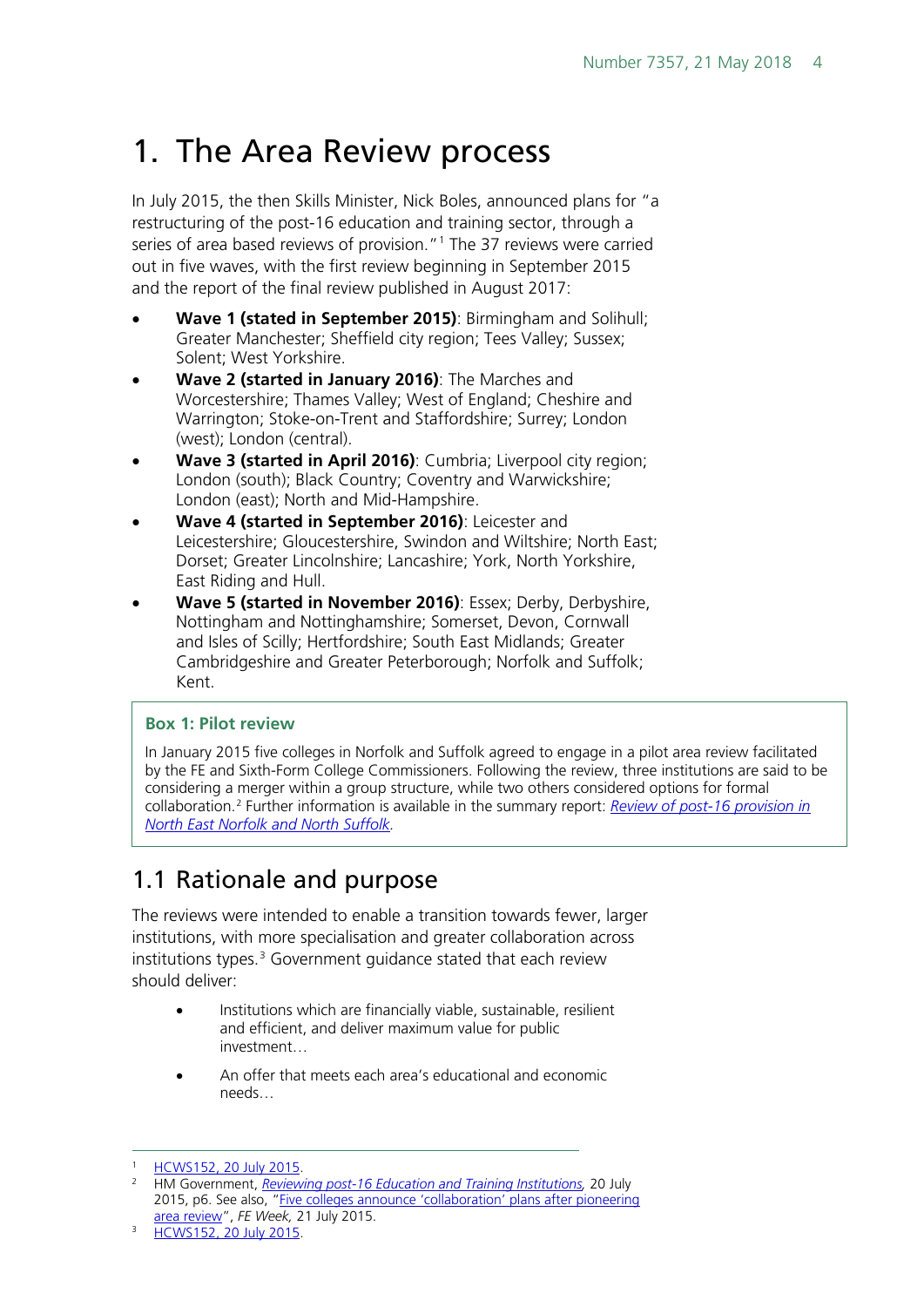- Providers with strong reputations and greater specialisation…
- Sufficient access to high quality and relevant education and training for all…
- Colleges well equipped to respond to the reform and expansion of the apprenticeship programme.<sup>[4](#page-4-3)</sup>

A 2015 Government policy paper also emphasised that the area reviews needed to be done "in a way which addressed the significant financial pressures on institutions including a declining 16-19 population and the need to maintain very tight fiscal discipline in order to tackle the deficit."[5](#page-4-4) The then FE Commissioner Sir David Collins, similarly stated in 2016 that the financial sustainability of the FE sector was a "key driver" of the reviews.<sup>[6](#page-4-5)</sup> The then Minister said in 2015 that while the purpose of the reviews was not to secure savings, evidence from the pilot reviews suggested that there was potential for efficiency savings to be made. [7](#page-4-6)

#### **Box 2: NAO report on financial sustainability in the FE sector**

In July 2015, the National Audit Office (NAO) published a report on the oversight of financial sustainability in the FE sector. The report found that the "financial health of the…sector has been declining since 2010-11" and that "the number of colleges under strain is set to rise rapidly". It further stated that "reductions and changing priorities in public funding", along with a declining 16-18 population and increased competition from schools and colleges, had "combined to create a challenging educational and financial climate for many colleges". The report recommended that decisions about whether to merge or close a college need to be "supported by good information on educational and skills needs in the area, and the capacity available to meet them".<sup>[8](#page-4-7)</sup>

## <span id="page-4-0"></span>1.2 Process

#### <span id="page-4-1"></span>Areas

The areas to be covered by reviews were defined by reference to existing LEP boundaries, relevant functional economic areas, and population areas. London was divided into four reviews.

Institutions on the border of more than one review area were expected to take part in one review only, but be consulted about other reviews that it may be affected by. [9](#page-4-8)

#### <span id="page-4-2"></span>Institutions

The area reviews focused on further education (FE) colleges and sixth form colleges, but the Government stated that the quality and

<span id="page-4-3"></span> <sup>4</sup> HM Government, *[Reviewing post-16 education and training institutions: guidance](https://www.gov.uk/government/uploads/system/uploads/attachment_data/file/459845/BIS-15-526-reviewing-post-16-education-and-training-institutions-guidance-on-area-reviews.pdf)  [on area reviews,](https://www.gov.uk/government/uploads/system/uploads/attachment_data/file/459845/BIS-15-526-reviewing-post-16-education-and-training-institutions-guidance-on-area-reviews.pdf)* March 2016, pp6-7.

<span id="page-4-4"></span><sup>5</sup> HM Government, *[Reviewing post-16 Education and Training Institutions,](https://www.gov.uk/government/uploads/system/uploads/attachment_data/file/446516/BIS-15-433-reviewing-post-16-education-policy.pdf)* 20 July 2015, p3

<span id="page-4-5"></span><sup>&</sup>lt;sup>6</sup> Education Committee, [Oral evidence: Area Reviews of Post-16 Education,](http://data.parliament.uk/writtenevidence/committeeevidence.svc/evidencedocument/education-committee/area-reviews-of-post16-education/oral/42263.pdf) HC 559, 26 October 2016, Q38.

<sup>7</sup> [PQ15484,](http://www.parliament.uk/written-questions-answers-statements/written-question/commons/2015-11-09/15484) 19 November 2015

<span id="page-4-7"></span><span id="page-4-6"></span><sup>8</sup> National Audit Office, *Overseeing financial sustainability in the further education [sector](https://www.nao.org.uk/wp-content/uploads/2015/07/Overseeing-financial-sustainability-in-the-further-education-sector-Summary1.pdf)*, July 2015.

<span id="page-4-8"></span><sup>9</sup> HM Government, *[Reviewing post-16 education and training institutions: guidance](https://www.gov.uk/government/uploads/system/uploads/attachment_data/file/459845/BIS-15-526-reviewing-post-16-education-and-training-institutions-guidance-on-area-reviews.pdf)  [on area reviews,](https://www.gov.uk/government/uploads/system/uploads/attachment_data/file/459845/BIS-15-526-reviewing-post-16-education-and-training-institutions-guidance-on-area-reviews.pdf)* March 2016, p14.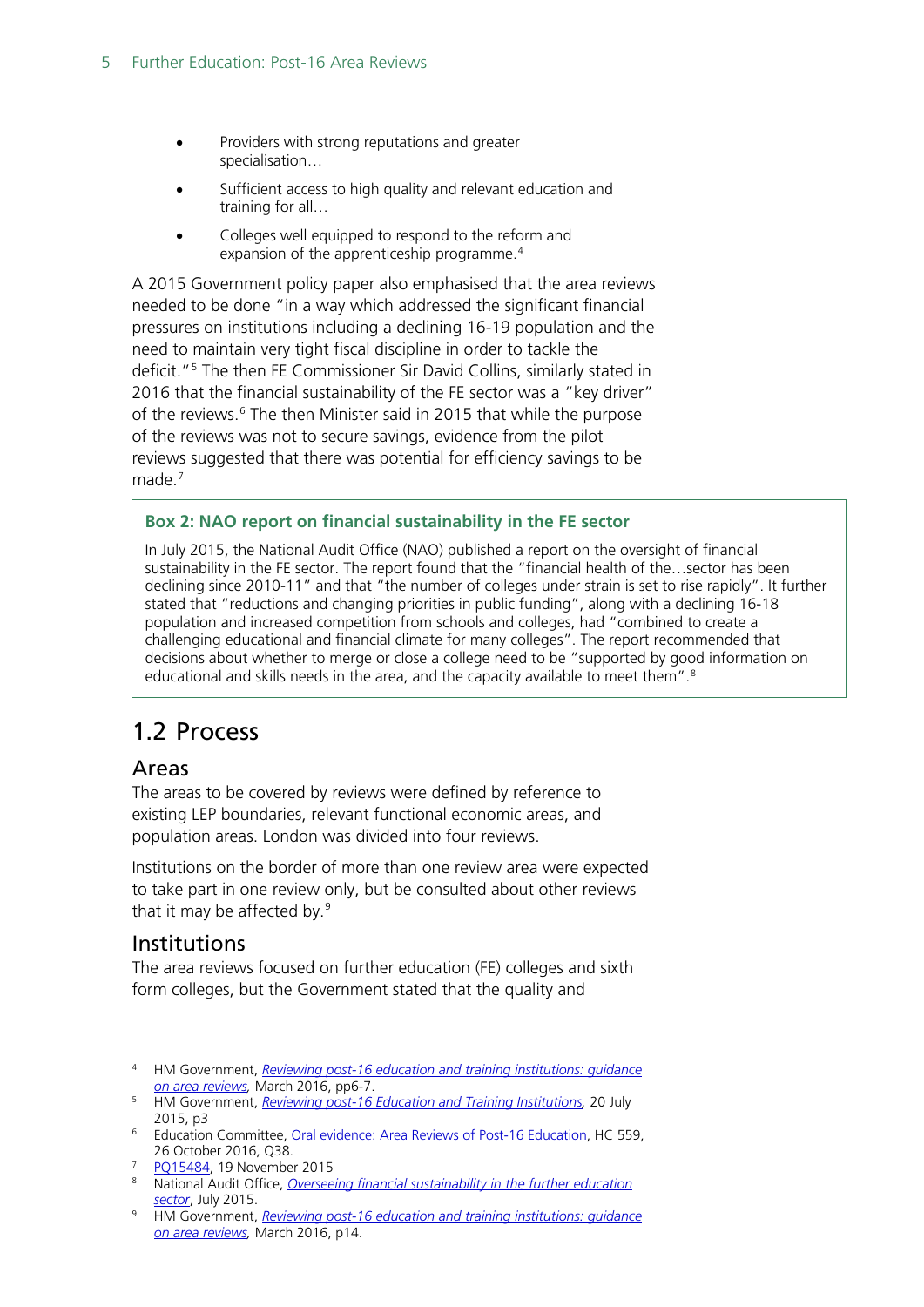availability of all post-16 education and training provision in an area would be taken into account.<sup>[10](#page-5-0)</sup>

Providers other than FE colleges and sixth form colleges, including higher education institutions and local authorities, could opt into the process if they wished.<sup>[11](#page-5-1)</sup> In addition, information on all post-16 providers in an area was included in the initial analysis phase (see below) and Regional Schools Commissioners were expected to feed into the review any issues with school sixth form and University Technology College provision in an area. [12](#page-5-2)

Concerns were raised about school sixth forms, University Technical Colleges, 16-19 free schools and universities not being automatically included in the reviews. [13](#page-5-3) In its December 2015 report on the financial sustainability of the FE sector, the Public Accounts Committee discussed the issue:

The area-based reviews will cover FE colleges and sixth form colleges, but not school and academy sixth forms or other types of provider. The departments explained that this scoping decision had been made for two reasons: firstly to focus on the type of provision perceived to have the greatest need of restructuring; and secondly to keep the reviews manageable in scale. Therefore, while Regional Schools Commissioners will be involved in the reviews' steering groups in order to inform them of any gaps or problems in school sixth form provision, no changes in school provision will be made as a result of the reviews. Furthermore, if a review concludes that there is over-provision for 16-19 year olds in a particular area, this will not influence the decisions made in response to any local schools or academies that might apply to expand their sixth form provision around the same time.

The Department for Education (DfE) needed to demonstrate, the report said, "that the area-based reviews are taking a sufficiently comprehensive look at local provision taking into account all FE providers and school sixth forms..."<sup>[14](#page-5-4)</sup>

When questioned on the matter in September 2016, the then Minister, Robert Halfon, highlighted that other provides would be included in the analysis of provision in the area and could opt-in to the process if they wished.<sup>[15](#page-5-5)</sup> The FE Commissioner additionally argued that it would not be possible within the timescales of the area reviews to include all of the

<span id="page-5-0"></span> <sup>10</sup> HM Government, *[Reviewing post-16 Education and Training Institutions,](https://www.gov.uk/government/uploads/system/uploads/attachment_data/file/446516/BIS-15-433-reviewing-post-16-education-policy.pdf)* 20 July 2015, p3

<span id="page-5-1"></span><sup>11</sup> In April 2016, *FE Week* reported that a sixth from in Liverpool had been the first to opt-in to an area review: [First sixth form school to opt in to post-16 area review,](http://feweek.co.uk/2016/04/22/first-sixth-form-school-to-opt-in-to-post-16-area-review/) 22 April 2016.

<span id="page-5-2"></span><sup>12</sup> HM Government, *[Reviewing post-16 Education and Training Institutions,](https://www.gov.uk/government/uploads/system/uploads/attachment_data/file/446516/BIS-15-433-reviewing-post-16-education-policy.pdf)* 20 July 2015, p3

<span id="page-5-3"></span><sup>&</sup>lt;sup>13</sup> For example, see [Survey reveals principals' unease with area reviews,](http://feweek.co.uk/2015/09/11/survey-reveals-principals-unease-with-area-reviews/) FE Week, 11 September 2015; [Government publishes guidance on area reviews,](https://www.aoc.co.uk/news/government-publishes-guidance-area-reviews) Association of Colleges, 8 September 2015; and [SFCA respond to announcement to review post-](http://www.sixthformcolleges.org/sfca-comment)[16 education,](http://www.sixthformcolleges.org/sfca-comment) Sixth Form Colleges Association, 13 May 2015.

<span id="page-5-4"></span><sup>14</sup> Public Accounts Committee, *[Overseeing financial sustainability in the further](http://www.publications.parliament.uk/pa/cm201516/cmselect/cmpubacc/414/414.pdf)  [education sector,](http://www.publications.parliament.uk/pa/cm201516/cmselect/cmpubacc/414/414.pdf)* 16 December 2015, HC 414, pp6&12.

<span id="page-5-5"></span><sup>15</sup> [PQ 45053,](http://www.parliament.uk/written-questions-answers-statements/written-question/commons/2016-09-05/45053) 13 September 2016.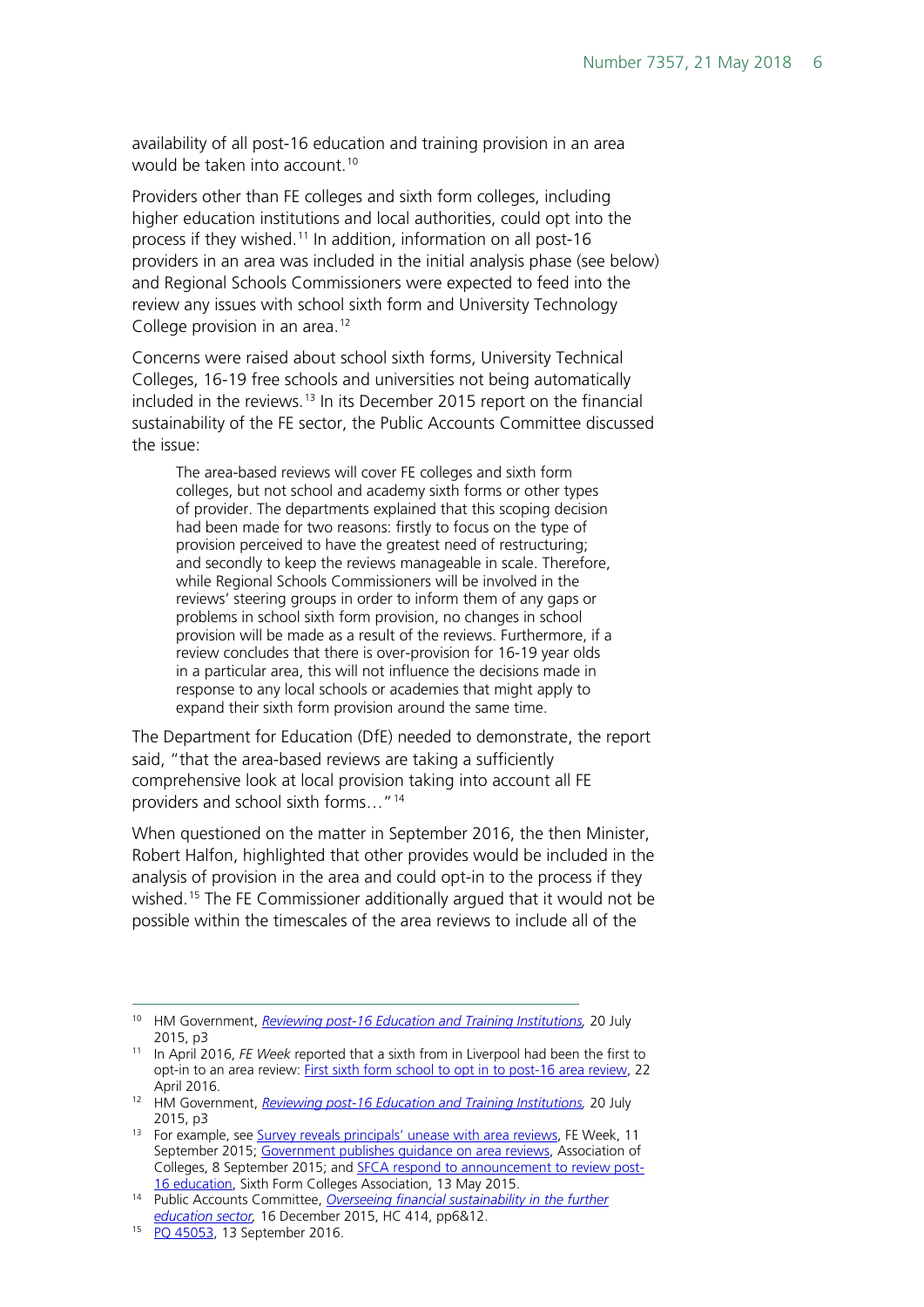16-19 school sector because of the large number of institutions involved<sup>[16](#page-6-3)</sup>

# <span id="page-6-0"></span>1.3 Process

[Government guidance](https://www.gov.uk/government/publications/post-16-education-and-training-institutions-area-based-reviews) set out the process for the area reviews. Further information was included in [additional guidance for LEPs, combined](https://www.gov.uk/government/publications/further-education-area-reviews-guidance-for-leps-and-las)  [authorities and local authorities,](https://www.gov.uk/government/publications/further-education-area-reviews-guidance-for-leps-and-las) and in a [statement of customer service](https://hopuk-my.sharepoint.com/personal/fosterda_parliament_uk/Documents/Briefing%20Papers/v)  [to institutions,](https://hopuk-my.sharepoint.com/personal/fosterda_parliament_uk/Documents/Briefing%20Papers/v) which set out what colleges could expect from the area review process.

### <span id="page-6-1"></span>Local steering group

Each review was led and overseen by a "local steering group" chaired by somebody independent from the providers involved (e.g. the FE Commissioner) and composed of:

- the chairs of governors of each institution;
- the FE and Sixth Form College Commissioners;
- local authorities;
- Local Enterprise Partnerships (LEPs);
- the funding agencies; and
- Regional Schools Commissioners.

The DfE was represented, either through or alongside the funding agencies.

### <span id="page-6-2"></span>Options analysis

Each review started with a series of analyses covering the needs of the area and the state of current provision. A range of structural options for the colleges involved were then tested, with the options considered including things such as rationalisation of curriculum, closures of institutions, mergers, looser forms of collaboration, and academisation of sixth form colleges.

#### **Box 3: Academisation of sixth form colleges and VAT**

Local authority maintained schools, academies and sixth form colleges all have to pay VAT on the taxable goods and services they purchase, but different arrangements apply. Local authority maintained schools and academies are subsequently reimbursed for these costs through VAT refund schemes; no refund scheme exists for sixth-form colleges. Sixth form colleges have argued that this places them at a disadvantage, especially since the introduction of a 16-19 national funding formula.

The *Spending Review and Autumn Statement 2015* announced that sixth-form colleges in England would be given the opportunity to become academies as part of the area review process, allowing them to recover their VAT costs. The area review guidance additionally stated that academisation will enable sixth-form colleges which wish to do so to work in closer partnerships with schools."<sup>[17](#page-6-4)</sup>

[Advice](https://www.gov.uk/government/publications/16-to-19-academies-application-process-for-sixth-form-colleges) for sixth-form colleges on becoming a 16-19 academy, published by the Government in February 2016, provides more detail on the conversion process and highlights that for an application to be approved a sixth-form college will have to demonstrate that conversion will lead to "stronger partnership and collaboration with schools."[18](#page-6-5)

<span id="page-6-4"></span><sup>17</sup> DfE, *Further education area reviews, how they work*, March 2016, p26.

<span id="page-6-3"></span><sup>&</sup>lt;sup>16</sup> Education Committee, [Oral evidence: Area Reviews of Post-16 Education,](http://data.parliament.uk/writtenevidence/committeeevidence.svc/evidencedocument/education-committee/area-reviews-of-post16-education/oral/42263.pdf) HC 559, 26 October 2016, Q54.

<span id="page-6-5"></span><sup>18</sup> DfE, *[Becoming a 16 to 19 academy: advice for sixth-form colleges,](https://www.gov.uk/government/uploads/system/uploads/attachment_data/file/502173/Becoming_a_16_to_19_academy_-_advice_for_sixth-form_colleges.pdf)* 19 February 2016, p15.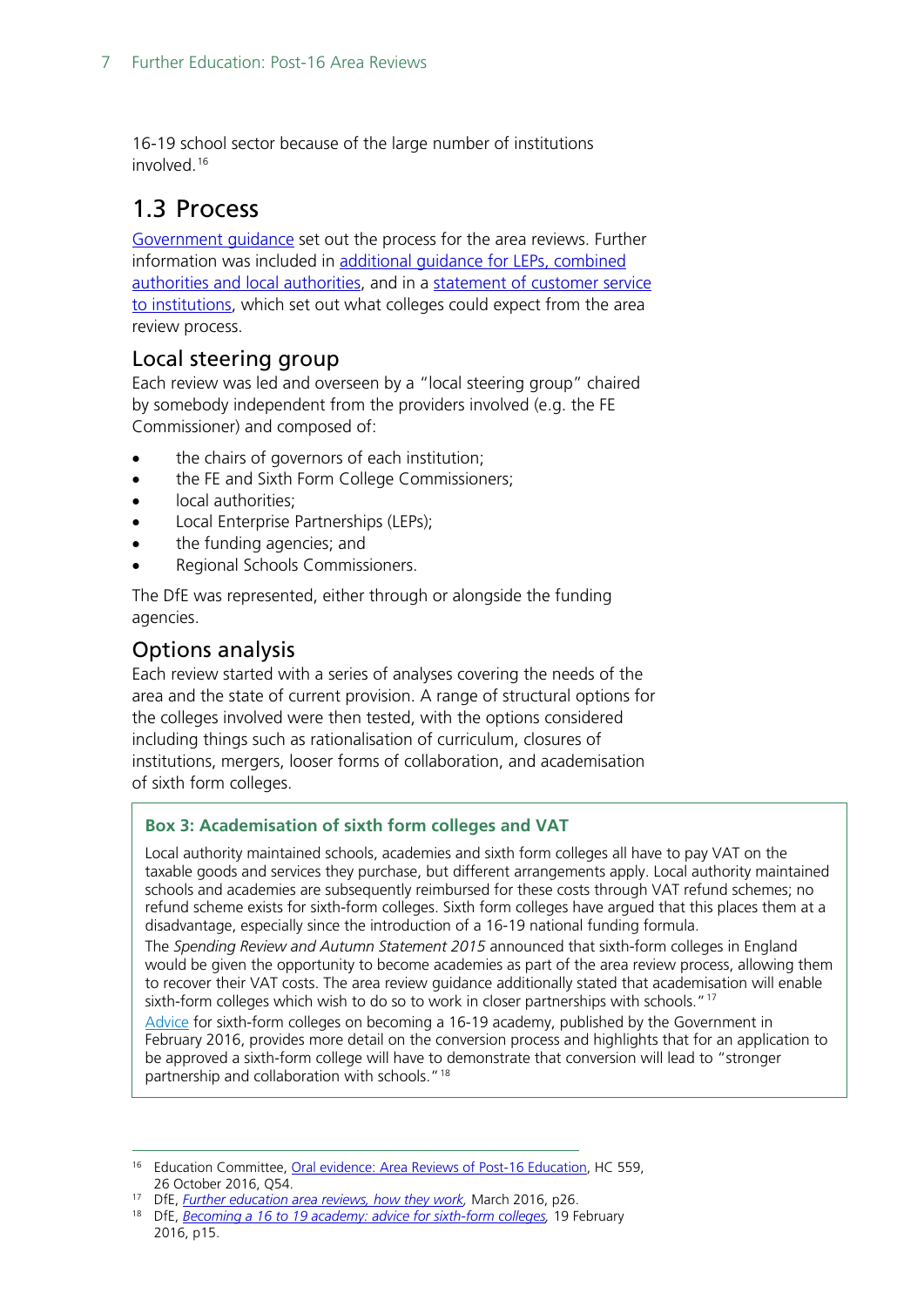## <span id="page-7-0"></span>Recommendations

Following the 'options analysis' the local steering group met to consider recommendations. While governing bodies were responsible for deciding whether to accept the recommendations, the guidance on the review process stated that the Government expected public funding to only be provided to institutions "that have taken action to ensure they can provide a good quality offer to learners and employers, which is financially sustainable for the long term."<sup>[19](#page-7-4)</sup>

# <span id="page-7-1"></span>1.4 Implementation

[Guidance f](https://www.gov.uk/government/publications/further-education-area-reviews-guidance-on-restructuring)or colleges on the implementation of area review recommendations was published by the DfE in October 2016. The guidance provided an overview of the various phases of the implementation process and set out the "essential considerations" that colleges should take into account at each phase.<sup>[20](#page-7-5)</sup>

This stated that detailed monitoring of implementation would be undertaken by the funding agencies. In addition, the National Steering Group, which reports to the Minister and includes the FE and Sixth-Form College Commissioners alongside officials from Government departments and the funding agencies, would oversee how implementation is progressing. $21$  The Government also stated that it would undertake "a formal evaluation of the impact made by area reviews".[22](#page-7-7)

# <span id="page-7-2"></span>1.5 Funding and cost

Colleges were in most cases expected to fund any short term investments required to implement area review recommendations. However, some Government funding was made available in the form of transition grants and a restructuring facility.[23](#page-7-8)

## <span id="page-7-3"></span>The restructuring facility

Colleges impacted by substantive area review recommendations but unable to fund the change themselves could apply for funding from a restructuring facility.  $E$ 726 million was made available for this purpose.<sup>[24](#page-7-9)</sup>

In order to be eligible for funding from the restructuring facility, applications had to relate to substantive area review recommendations, and be submitted within six months of a review concluding. [25](#page-7-10) By default, funding took the form of loans and only covered a proportion

<span id="page-7-4"></span> <sup>19</sup> HM Government, *[Reviewing post-16 education and training institutions: guidance](https://www.gov.uk/government/uploads/system/uploads/attachment_data/file/459845/BIS-15-526-reviewing-post-16-education-and-training-institutions-guidance-on-area-reviews.pdf)  [on area reviews,](https://www.gov.uk/government/uploads/system/uploads/attachment_data/file/459845/BIS-15-526-reviewing-post-16-education-and-training-institutions-guidance-on-area-reviews.pdf)* March 2016, p22.

<span id="page-7-5"></span><sup>20</sup> DfE, *[Area reviews of post-16 education and training institutions: Implementation](https://www.gov.uk/government/uploads/system/uploads/attachment_data/file/561721/Implementation_Guidance_weblinks_updated.pdf)  [guidance,](https://www.gov.uk/government/uploads/system/uploads/attachment_data/file/561721/Implementation_Guidance_weblinks_updated.pdf)* October 2016, p6.

<span id="page-7-6"></span><sup>21</sup> HM Government, *[Reviewing post-16 education and training institutions: guidance](https://www.gov.uk/government/uploads/system/uploads/attachment_data/file/459845/BIS-15-526-reviewing-post-16-education-and-training-institutions-guidance-on-area-reviews.pdf)  [on area reviews,](https://www.gov.uk/government/uploads/system/uploads/attachment_data/file/459845/BIS-15-526-reviewing-post-16-education-and-training-institutions-guidance-on-area-reviews.pdf)* March 2016, p27.

<span id="page-7-7"></span> $22 \overline{As above}.$ 

<span id="page-7-8"></span><sup>23</sup> As above, p32.

<span id="page-7-9"></span><sup>&</sup>lt;sup>24</sup> [HC Deb 14 May 2018,](https://hansard.parliament.uk/commons/2018-05-14/debates/28B7B87C-B33B-4B69-B2D5-16AF519F3309/OralAnswersToQuestions#contribution-B50FFA51-05FF-4C4E-AB9D-2B3FFD545F69) c12.

<span id="page-7-10"></span><sup>25</sup> HM Government, *[Reviewing post-16 education and training institutions: guidance](https://www.gov.uk/government/uploads/system/uploads/attachment_data/file/459845/BIS-15-526-reviewing-post-16-education-and-training-institutions-guidance-on-area-reviews.pdf)  [on area reviews,](https://www.gov.uk/government/uploads/system/uploads/attachment_data/file/459845/BIS-15-526-reviewing-post-16-education-and-training-institutions-guidance-on-area-reviews.pdf)* March 2016, p33.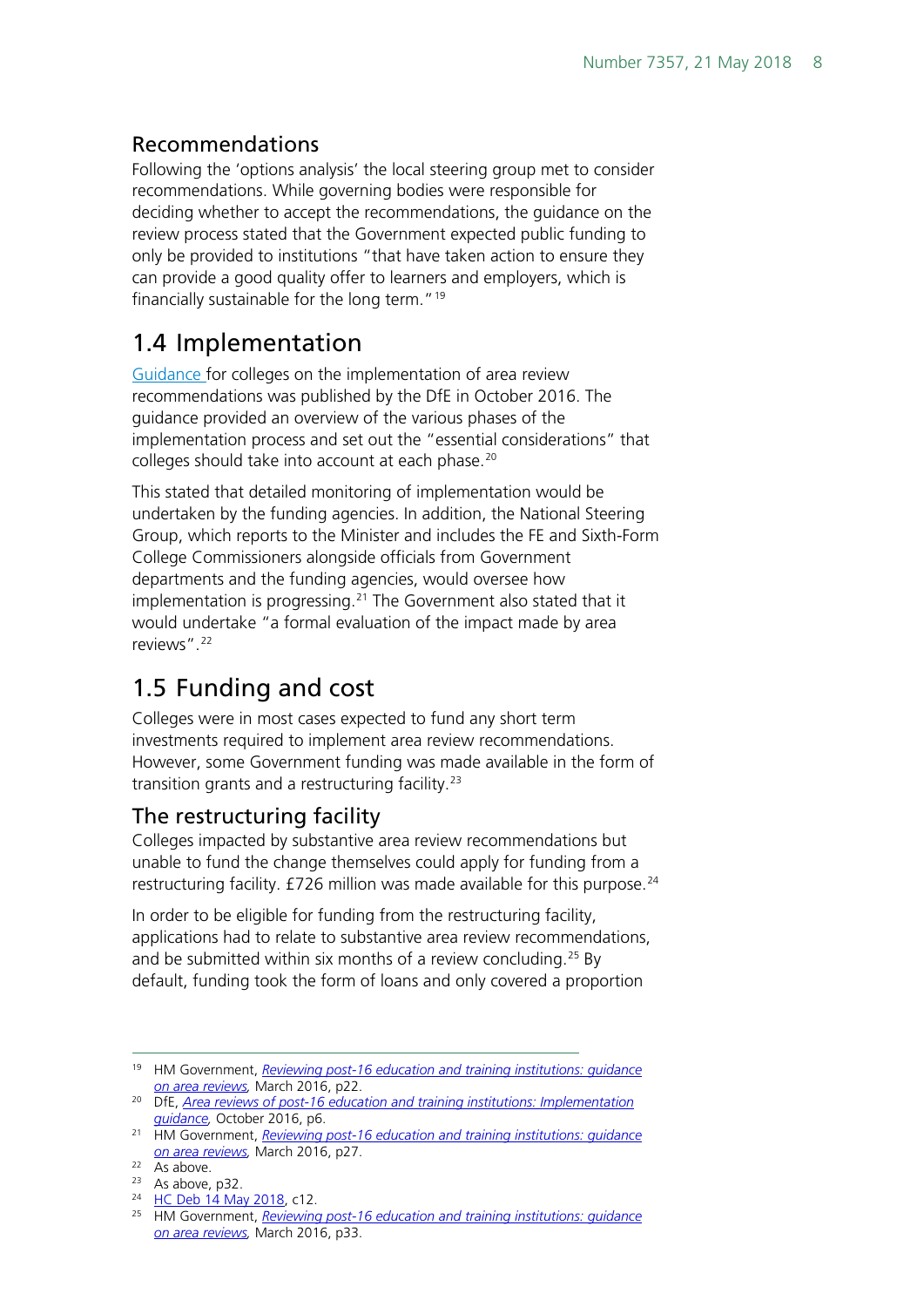of the total costs identified. In exceptional cases, some non-repayable funding could be provided.

The guidance stated that "colleges will be expected to progress their planning for implementation quickly", with no funding from the restructuring facility available after March 2019 and funding for waves 1 and 2 largely provided by March 2017.<sup>[26](#page-8-1)</sup>

#### **Box 4: An insolvency regime for colleges**

The Government expects the area review process to "stabilise the financial position of the sector" and leave "each continuing college...in a financially resilient position."<sup>27</sup> However, it has additionally noted that the area review process does not remove the possibility of colleges failing financially in the future.<sup>[28](#page-8-6)</sup> With regards to what will happen in the event of future financial failure, the area review guidance set out the Government's intention to introduce an insolvency regime, including a Special Administration Regime, for FE and sixth-form colleges, which would come into effect "around the end of the implementation of the area review process."

A [consultation o](https://www.gov.uk/government/consultations/developing-an-insolvency-regime-for-the-further-education-and-sixth-form-sector)n the proposed insolvency regime was published in July 2016 and legislation providing for it, *The Technical and Further Education Act 2017,* received Royal Assent on 27 April 2017.

The area review guidance stated that the area reviews and the insolvency regime should be seen as a "coherent package to secure the future of a viable, sustainable and high quality college sector". The area reviews and the restructuring facility, it said, "provide the time, space and resources to put the sector on a sustainable footing", with the insolvency regime "intended "to provide part of a legal framework which ensures that the interests of learners and taxpayers are secured over the long term". [29](#page-8-7)

### <span id="page-8-0"></span>Transition grants

In a letter of March 2016, the then Minister, Nick Boles, announced that the Government would provide transition grants of between £50,000 and £100,000 "for each substantive area review recommendation to support colleges in accessing the change-management skills and capacity needed."[30](#page-8-2)

Grants of up to 75% of total eligible costs were provided, with a mandatory 25% contribution from the college.<sup>[31](#page-8-3)</sup> Applications for grants could only be made by colleges and had to be spent within one year of the area's final steering group meeting. They could only be spent on relevant skills (for example, project management, legal, financial) or relevant services (for example, due diligence and asset valuation).

In August 2017, the Education and Skills Funding Agency published a [document](https://www.gov.uk/government/publications/area-review-transition-grants-awarded-at-31-may-2017) listing all the transition grants awarded up to 31 May 2017.<sup>[32](#page-8-4)</sup> A total of £5.5 million was provided up to this point. An article in the

<span id="page-8-1"></span> <sup>26</sup> HM Government, *[Reviewing post-16 education and training institutions: guidance](https://www.gov.uk/government/uploads/system/uploads/attachment_data/file/459845/BIS-15-526-reviewing-post-16-education-and-training-institutions-guidance-on-area-reviews.pdf)  [on area reviews,](https://www.gov.uk/government/uploads/system/uploads/attachment_data/file/459845/BIS-15-526-reviewing-post-16-education-and-training-institutions-guidance-on-area-reviews.pdf)* March 2016, p34.

 $27$  As above, p33.

<span id="page-8-6"></span><span id="page-8-5"></span><sup>28</sup> DfE, *[Developing an Insolvency Regime for the FE and Sixth Form College Sector](https://www.gov.uk/government/uploads/system/uploads/attachment_data/file/563151/Developing_an_insolvency_regime_for_FE_and_sixth-form_sector_GOV_response.pdf)*, October 2016, p3.

<span id="page-8-7"></span><sup>29</sup> HM Government, *[Reviewing post-16 education and training institutions: guidance](https://www.gov.uk/government/uploads/system/uploads/attachment_data/file/459845/BIS-15-526-reviewing-post-16-education-and-training-institutions-guidance-on-area-reviews.pdf)  [on area reviews,](https://www.gov.uk/government/uploads/system/uploads/attachment_data/file/459845/BIS-15-526-reviewing-post-16-education-and-training-institutions-guidance-on-area-reviews.pdf)* March 2016, p33.

<span id="page-8-2"></span><sup>&</sup>lt;sup>30</sup> Letter from Nick Boles to college chairs and principles of independent learning [providers,](http://feweek.co.uk/wp-content/uploads/2016/03/letter-from-nick-boles-mp-to-colleges-march-2016.pdf) March 2016.

<span id="page-8-3"></span><sup>31</sup> SFA et al, *[Transition grants guidance: area reviews of post-16 education and training](https://www.gov.uk/government/publications/post-16-education-and-training-institutions-transition-grants-for-area-reviews/transition-grants-guidance-area-reviews-of-post-16-education-and-training-institutions)  [institution](https://www.gov.uk/government/publications/post-16-education-and-training-institutions-transition-grants-for-area-reviews/transition-grants-guidance-area-reviews-of-post-16-education-and-training-institutions)*s, 11 April 2016.

<span id="page-8-4"></span><sup>&</sup>lt;sup>32</sup> Education and Skills Funding Agency, Area review transition grants awarded at 31 [May 2017,](https://www.gov.uk/government/publications/area-review-transition-grants-awarded-at-31-may-2017) 10 August 2017.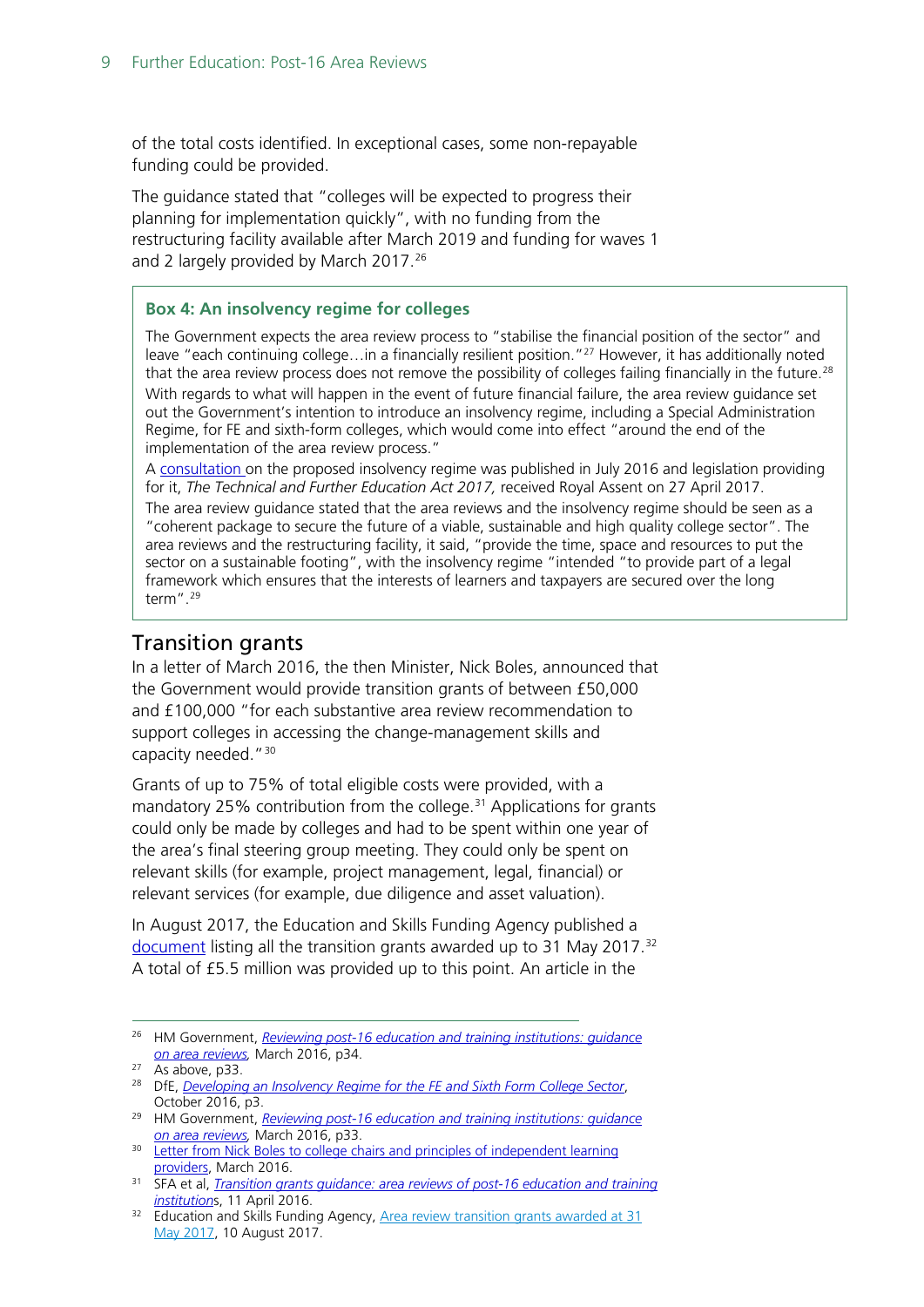TES noted that a number of grants had been paid to support mergers that had subsequently fallen through.<sup>[33](#page-9-1)</sup>

#### <span id="page-9-0"></span>Cost of reviews

In response to a parliamentary question in September 2016 on the cost of the area review process to date, the Minister, Robert Halfon, stated that additional costs had "been minimal" as the DfE and its agencies had undertaken the work without any additional staffing. He further stated that where extra costs had arisen, they had been met by reprioritising existing resources.[34](#page-9-2)

<span id="page-9-1"></span> <sup>33</sup> [Area reviews: Colleges receive £5.5m in transition grants,](https://www.tes.com/news/area-reviews-colleges-receive-ps55m-transition-grants) *TES,* 10 August 2017.

<span id="page-9-2"></span><sup>34</sup> [PQ 42685,](http://www.parliament.uk/written-questions-answers-statements/written-question/commons/2016-07-13/42685) 5 September 2016.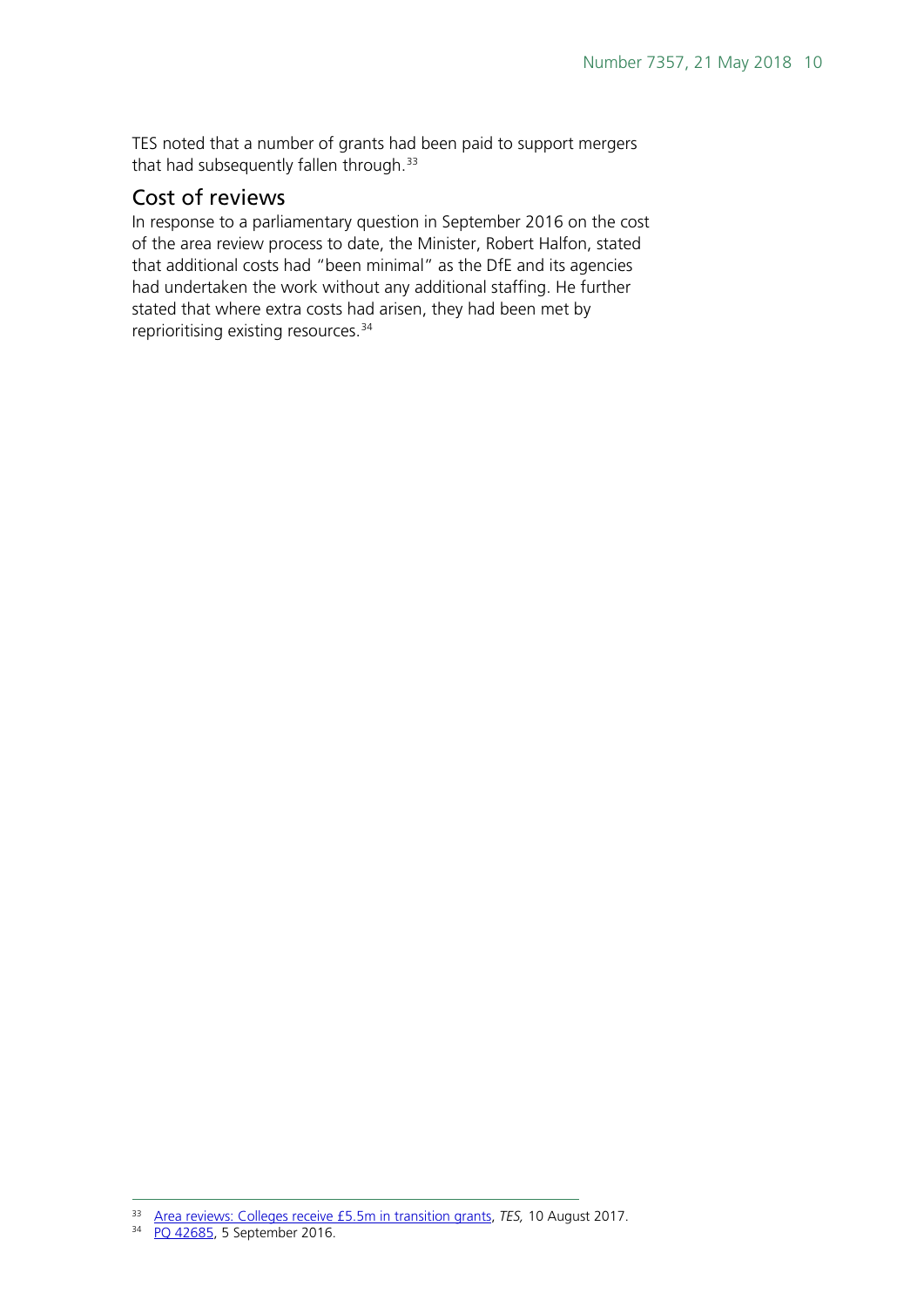# <span id="page-10-0"></span>2. Committee inquiries

## <span id="page-10-1"></span>2.1 Public Accounts Committee report

On 16 December 2015, the Public Accounts Committee published a report, *[Overseeing financial sustainability in the further education](http://www.publications.parliament.uk/pa/cm201516/cmselect/cmpubacc/414/414.pdf)  [sector](http://www.publications.parliament.uk/pa/cm201516/cmselect/cmpubacc/414/414.pdf)*.

As well as commenting on the scope of area reviews (see section 1.2 above), the report raised concerns that "with so many parties involved in running the reviews, there may be no clear process for making difficult decisions on the future of individual colleges."[35](#page-10-2) It further stated:

The departments explained that they expect steering groups which include representatives of the community, local authorities and businesses—to present a consensus on the needs of the area, and to generate fully agreed recommendations. All parties should then work together to produce the desired outcome. However, if a college governing body disagrees with the steering group's recommendations, ministers will need to decide whether that disagreement is reasonable. If the ministers conclude that the governing body is not being reasonable, the funding bodies could impose some additional funding conditions in an attempt to secure cooperation.<sup>[36](#page-10-3)</sup>

The report concluded that it was unclear how the area reviews would "deliver a more robust and sustainable further education sector":

**It is unclear how area-based reviews of post-16 education, which are limited in scope, will deliver a more robust and sustainable further education sector.** The departments appear to see the national programme of area-based reviews, which they announced in July 2015, as a fix-all solution to the sector's problems. But the reviews have the potential to be haphazard, and it is too early to speculate on whether they will lead to significant improvements in local provision. Each review only covers further education and sixth form colleges, and does not include school and academy sixth forms or other types of provider. If a review concluded, for example, that there was overprovision of education for 16- to 19-year-olds in an area, it is not clear that this conclusion would have any influence over decisions regarding provision by local schools and academies. The departments also lack effective powers in cases where college governors do not accept, or will not implement, a review's recommendations.

*Recommendation: The departments need to demonstrate that the area-based reviews are taking a sufficiently comprehensive look at local provision taking into account all FE providers and school sixth forms, that they are fair, and that they result in consensus on sustainable solutions to meet local needs*[37](#page-10-4) [emphasis in original].

<span id="page-10-2"></span> <sup>35</sup> Public Accounts Committee, *[Overseeing financial sustainability in the further](http://www.publications.parliament.uk/pa/cm201516/cmselect/cmpubacc/414/414.pdf)  education sector,* 16 December 2015, HC 414, p12. 36 As above, p12.

<span id="page-10-4"></span><span id="page-10-3"></span><sup>&</sup>lt;sup>37</sup> As above, p6.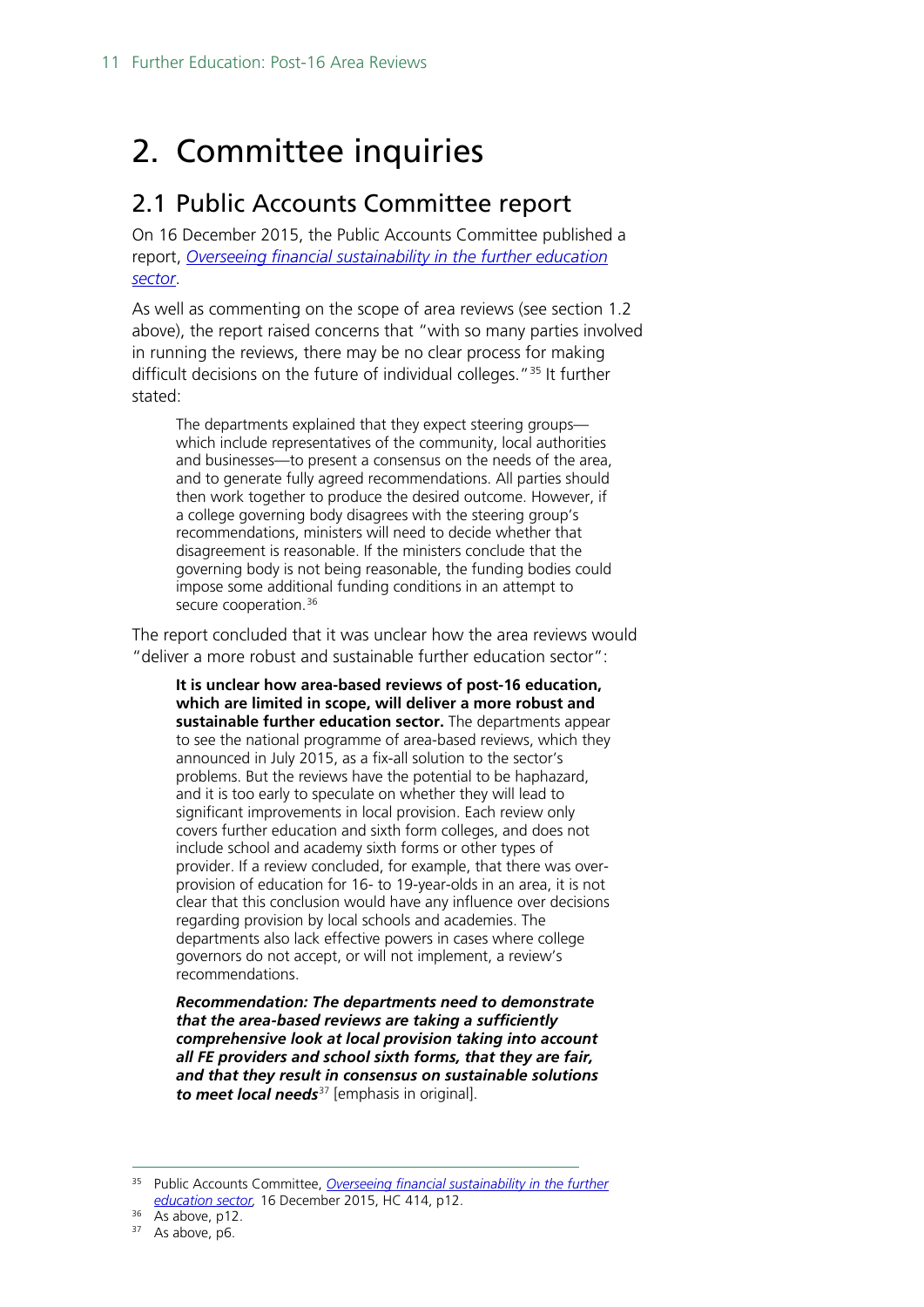# <span id="page-11-0"></span>2.2 Education Committee inquiry

On 8 July 2016, the Education Committee launched an inquiry into the post-16 area review process. The Committee invited submissions on the following areas:

- The area review process so far and the impact of recommendations from local steering groups.
- The role of area reviews in mergers between institutions.
- The potential of area reviews to deliver savings and their likely impact on the financial sustainability of the further education sector.
- The role of Regional Schools Commissioners, local authorities and local enterprise partnerships in area reviews.
- The relationship between area reviews and other post-16 education providers such as university technical colleges and school sixth-forms.
- The extent to which area reviews and subsequent mergers take into account apprenticeship provision in the local area.[38](#page-11-1)

The Committee held its first oral evidence session, with the FE Commissioner and representatives of college groups and local government from areas that have completed area reviews, on 26 October 2016. A further session, with representatives from college associations and the NUS was held on 30 November 2016.

<span id="page-11-1"></span><sup>&</sup>lt;sup>38</sup> Post-16 education area reviews inquiry. Education Committee, last accessed 2 November 2016.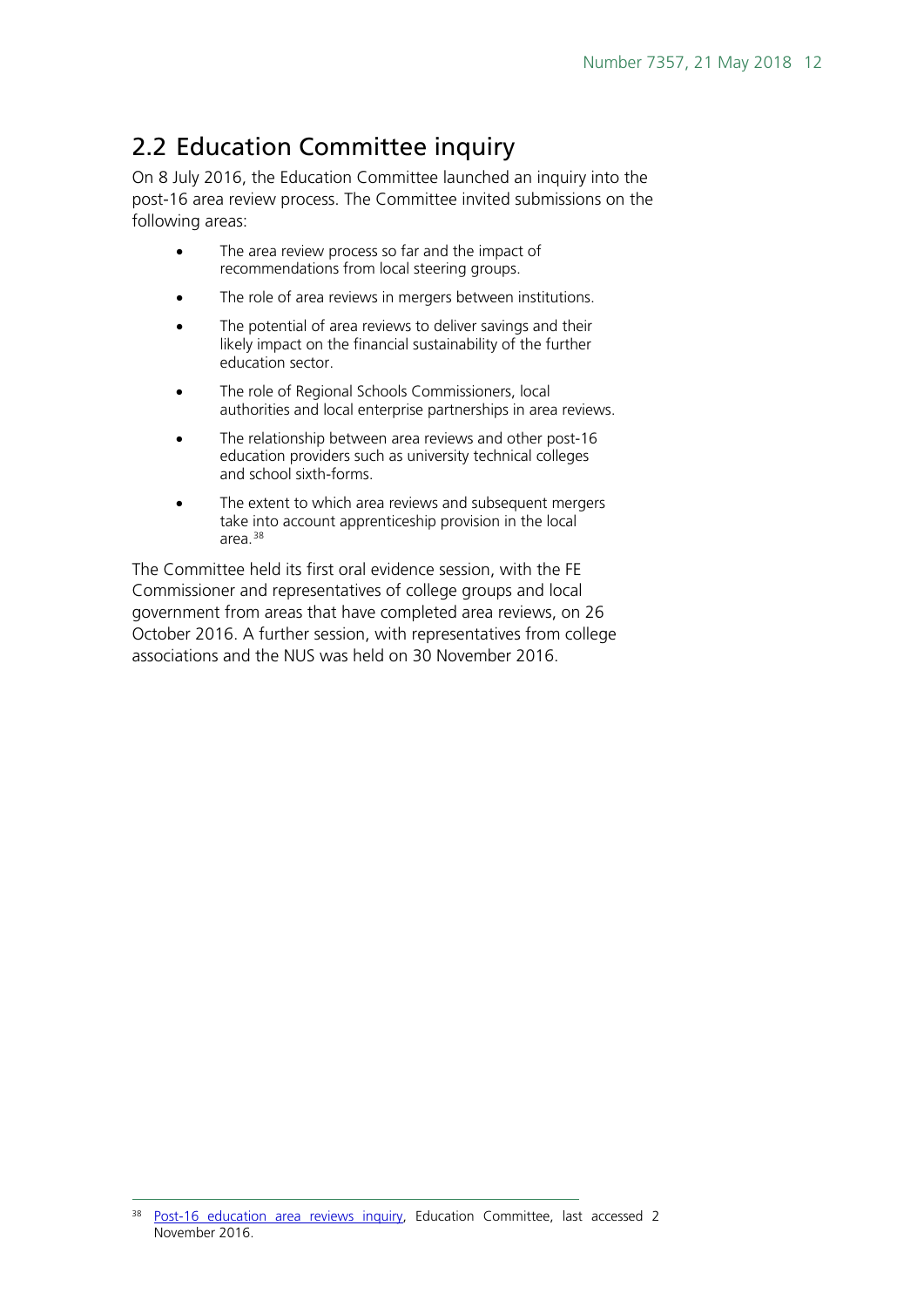# <span id="page-12-0"></span>3. Outcome and evaluation of area reviews

## <span id="page-12-1"></span>3.1 Recommendations and outcomes

Following initial delays with the reviews in wave 1, the last of the area review reports were published in August 2017.<sup>[39](#page-12-2)</sup> The reports for each of the 37 reviews are available at: [Further education area reviews: policy](https://www.gov.uk/government/collections/post-16-education-and-training-area-reviews)  [and reports.](https://www.gov.uk/government/collections/post-16-education-and-training-area-reviews)

It has been suggested by some that the reviews look like resulting in fewer college mergers than expected. In evidence to the Education Committee in October 2016, the FE Commissioner stated that he expected between 50 and 80 mergers in total to result from the area review process.<sup>[40](#page-12-3)</sup> He added that he expected "maybe just over half, maybe two-thirds" of sixth form colleges to go into the academisation programme.[41](#page-12-4) A summary of the review reports published by *FE Week*  in August 2017 reported, however, that 52 mergers had been recommended, 15 of which had collapsed or been changed by August 2017.[42](#page-12-5)

A list of completed and planned college mergers in 2017 and 2018 is available on the website of the Association of Colleges at: [College](https://www.aoc.co.uk/about-colleges/college-mergers)  [Mergers.](https://www.aoc.co.uk/about-colleges/college-mergers) This reports the situation as at 17 April 2018:

- 1 college-to-college merger took place in 2015
- 11 mergers took place in 2016
- 29 mergers took place in 2017 15 of them in August
- 6 mergers have taken place so far in 2018
- 8 mergers are planned to take effect in August 2018
- 2 university-college mergers are planned for 1 August 2018 implementation
- 20 sixth form colleges have converted to become 16-19 academies
- 6 more sixth form colleges have consulted on conversion or are in the process of making applications.<sup>[43](#page-12-6)</sup>

Issues had previously been raised, both within Parliament and outside, regarding the implications of a high number of college mergers, including the impact on teaching staff<sup>[44](#page-12-7)</sup>; the additional difficulties and costs for students, particularly in rural locations, who may have to travel

<span id="page-12-2"></span><sup>&</sup>lt;sup>39</sup> For information on the delays, see Education Committee, Oral evidence: Area [Reviews of Post-16 Education,](http://data.parliament.uk/writtenevidence/committeeevidence.svc/evidencedocument/education-committee/area-reviews-of-post16-education/oral/42263.pdf) HC 559, 26 October 2016, Qs2-3, 6, 41 and 62; ['Unsustainable debt' issues behind area review delays, says FE Commissioner,](http://feweek.co.uk/2016/03/21/unsustainable-debt-issues-behind-area-review-delays-says-fe-commissioner/) *FE Week,* 21 March 2016.

<span id="page-12-3"></span><sup>40</sup> Education Committee, [Oral evidence: Area Reviews of Post-16 Education,](http://data.parliament.uk/writtenevidence/committeeevidence.svc/evidencedocument/education-committee/area-reviews-of-post16-education/oral/42263.pdf) HC 559, 26 October 2016, Qs37 & 50.

<span id="page-12-4"></span><sup>41</sup> As above, Q50.

<span id="page-12-5"></span><sup>42</sup> [Area reviews in further education: a summary,](https://feweek.co.uk/2017/08/08/area-reviews-in-further-education-a-summary/) *FE Week,* 8 August 2017.

<span id="page-12-6"></span><sup>43</sup> [College Mergers,](https://www.aoc.co.uk/about-colleges/college-mergers) Association of Colleges, April 2018.

<span id="page-12-7"></span><sup>44</sup> University and College Union, [Area reviews of post-16 provision in England,](https://www.ucu.org.uk/media/7831/FE-area-reviews-MP-briefing-Jan-16/pdf/ucumpbriefing_post16areareviews_jan161.pdf) January 2016.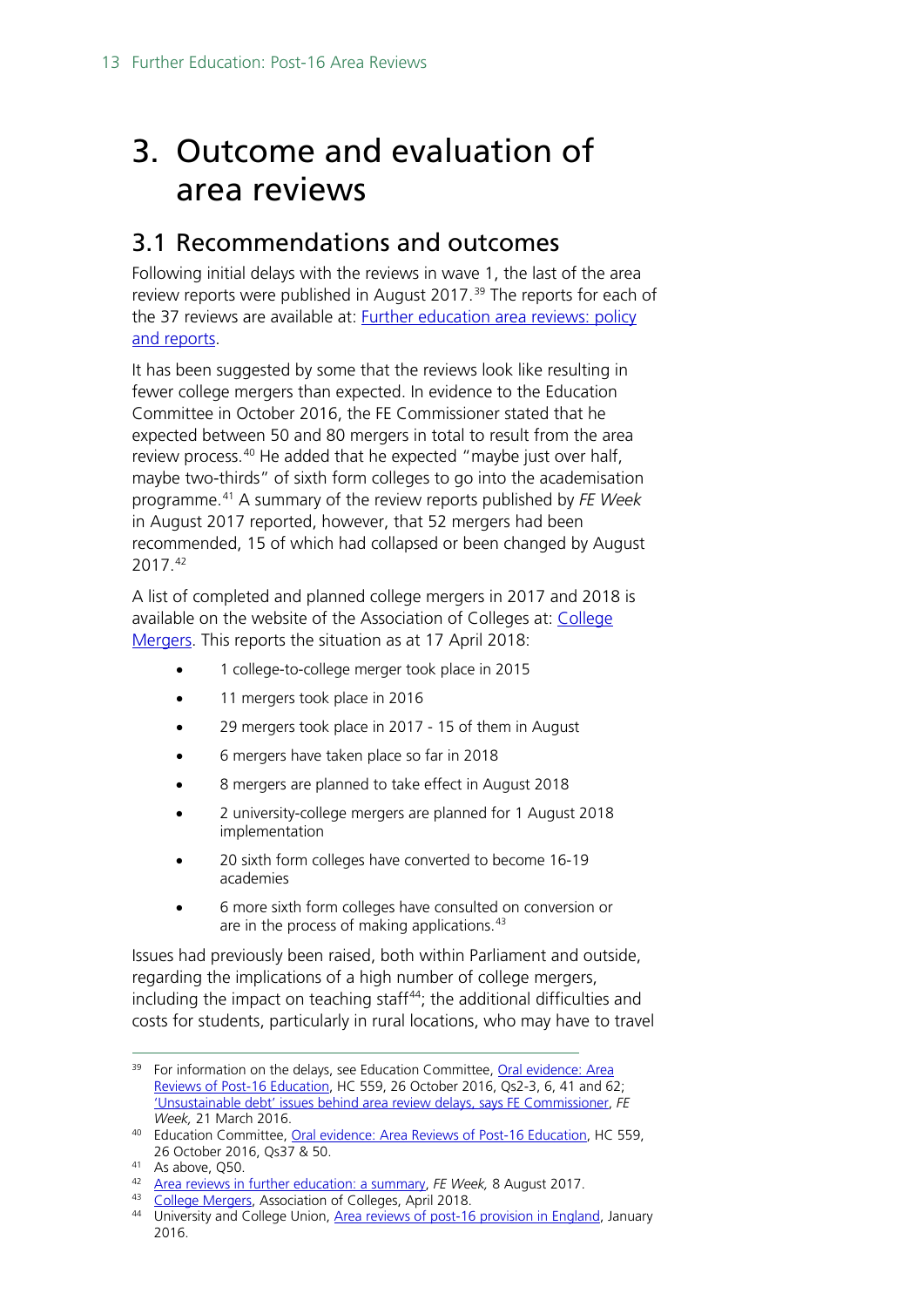further to college<sup>[45](#page-13-1)</sup>; and the financial penalties potentially faced by colleges which trigger break clauses in loan agreements with banks as a result of area review recommendations.<sup>[46](#page-13-2)</sup> On the other hand, there were also concerns reported about the area review process resulting in a "lack of change".<sup>[47](#page-13-3)</sup>

In January 2017, *Schools Week* [reported](http://schoolsweek.co.uk/1-in-5-sixth-form-colleges-starts-academy-conversion-process/) that the then Minister, Lord Nash, had said that over half of sixth form colleges had expressed an interest in converting to academy status and a fifth had sent formal proposals to the DfE.[48](#page-13-4)

[Reflecting on the area review process](https://www.aoc.co.uk/blog/the-end-area-reviews-now-colleges-can-get-the-real-business) in August 2017, David Hughes, the Chief Executive of the Association of Colleges, stated that the experience of colleges participating in the reviews had been varied "with some finding them constructive and helpful, whilst others viewed them as distracting and irrelevant." In most cases, he said, they served as a "useful prompt" for colleges to think about their strategy and relationship to other colleges, and in some places the area review "was stimulus for working collaboratively after many years of being urged to compete". There was also "no doubt", he added, "that some mergers were triggered which will lead to the rationalisation needed for longer term financial stability."<sup>[49](#page-13-5)</sup>

## <span id="page-13-0"></span>3.2 DfE evaluation of area review process

In January 2018, the DfE published an [evaluation](https://www.gov.uk/government/publications/further-education-area-review-wave-1-process-evaluation%5d) of the process for the Birmingham and Solihull, and Tess Valley area reviews. Both reviews took place in the first wave of reviews.

The evaluation report includes a table listing those elements of the area review process that worked well, along with the issues raised regarding the process. The report noted that changes to improve the area review process were made in the time after the research evaluation took place. The table lists those areas where improvements had already been implemented in response to issues raised.<sup>[50](#page-13-6)</sup>

<span id="page-13-1"></span> <sup>45</sup> [PQ 36936,](http://www.parliament.uk/written-questions-answers-statements/written-question/commons/2016-05-09/36936) 12 May 2016; and HL Deb [4 February 2016,](http://www.publications.parliament.uk/pa/ld201516/ldhansrd/text/160204-gc0002.htm#16020460000337) ccGC81-96.

<span id="page-13-2"></span><sup>46</sup> [PQ 24367,](http://www.parliament.uk/business/publications/written-questions-answers-statements/written-question/Commons/2016-01-26/24367/) 10 February 2016.

<span id="page-13-3"></span><sup>47</sup> For example see, [Wave three of area reviews produced four merger proposals,](http://feweek.co.uk/2017/01/14/wave-three-of-area-reviews-produces-four-merger-proposals/) *FE Week,* 14 January 2017, and [Delayed area reviews outcomes bring limited change,](http://feweek.co.uk/2016/12/02/delayed-area-reviews-outcomes-bring-limited-change/)  *FE Week,* 2 December 2016.

<span id="page-13-4"></span><sup>48</sup> [1 in 5 sixth form colleges starts academy conversion process,](http://schoolsweek.co.uk/1-in-5-sixth-form-colleges-starts-academy-conversion-process/) *Schools Week,* 18 January 2017.

<span id="page-13-5"></span><sup>&</sup>lt;sup>49</sup> With the end of area reviews, now colleges can get on with the real business, Association of Colleges, 3 August 2017.

<span id="page-13-6"></span><sup>50</sup> Department for Education, *Evaluation of the area review process: Birmingham & Solihull and Tees Valley,* January 2018, pp3-9.